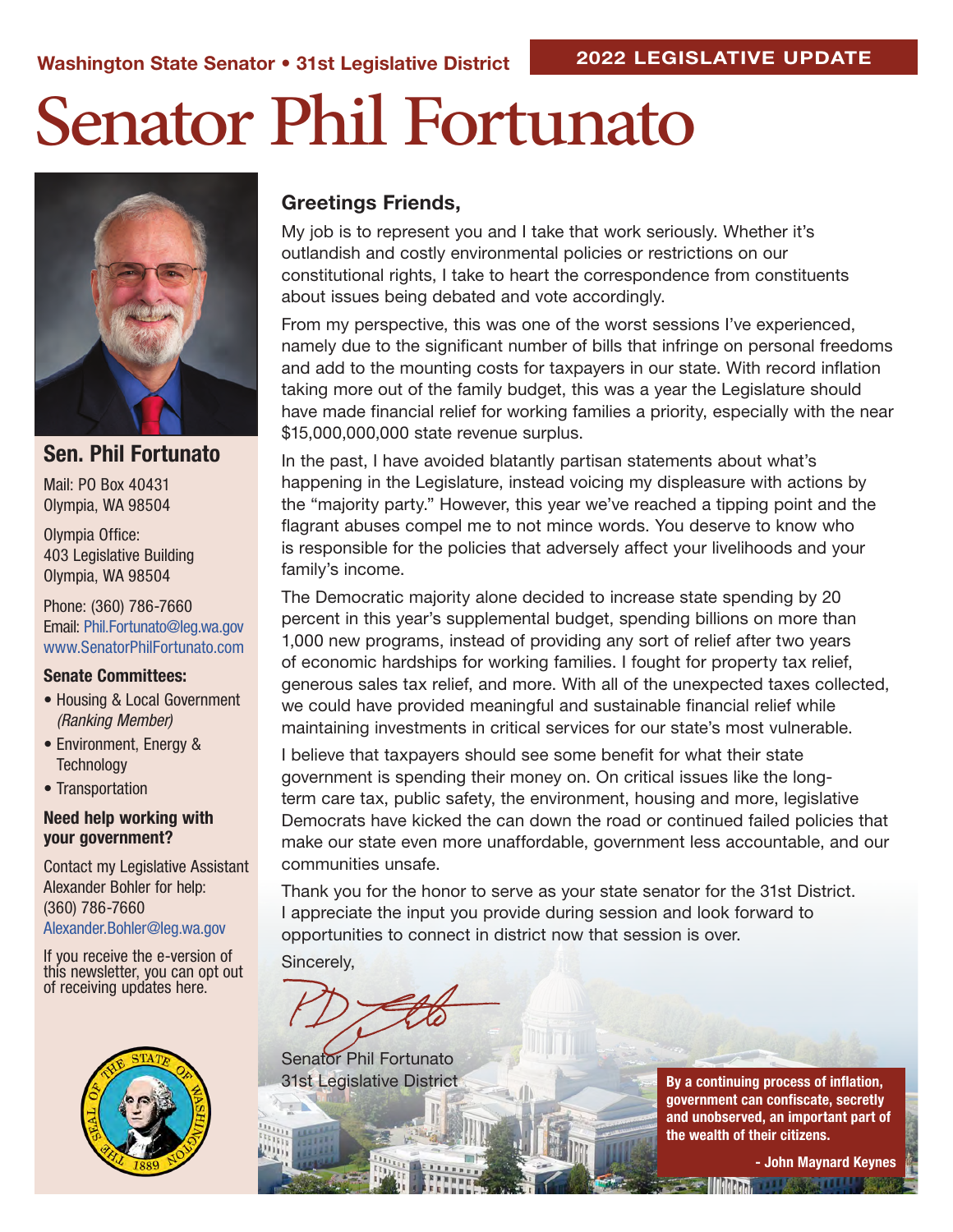

## UNAFFORDABLE WASHINGTON

I mentioned that many policies coming from Olympia are only serving to make our state's affordability problem worse. Housing costs continue to put pressure on household budgets. However, under the guise of environmental protection, the legislative Democrats have made a point to ram through what I call a "Mean Green Agenda." Fortunately, some extreme policies died, such as banning the use of natural gas.

Headlines can be glowing about what nice things the proposals will do for the environment, but the reality is that they are costly schemes that drive up the cost to heat your home, get to work or buy groceries due to regulations, higher taxes, and fees. Consider that with the obscene prices at the pump, new programs to "address climate change," like low carbon fuel standards,

cap and trade (tax) will add an additional \$2.61 cent per gallon when fully implemented.

The transportation package that passed the Legislature costs \$16 billion, paid for with a litany of new and higher fees. I attempted to amend the tax bill for the package to use the existing revenue we already send to Olympia and supported a proposal that would have created a gas-tax holiday from the \$49-cent-per-gallon tax using the extraordinary surplus, saving Washingtonians \$1 billion this year.

When it comes to housing, the artificial restriction of land by the Growth Management Act (GMA) is the single biggest contributor to increased housing costs. The concept of the GMA is to drive up density to make mass transit feasible. Basically, jam as many people as possible into the small an area as possible, to make their lives miserable, so they will take the bus. It's social engineering.

To make matters worse, as the cost of new housing increases, so does the value of existing housing, increasing your property taxes, and pushing new homeownership opportunities out of reach for families.

Nearly every Democrat-proposed policy that has been passed to "fix" the problem only makes it worse. The logic of increasing taxes on housing to make housing more affordable eludes me. Especially when those taxes are used to subsidize expensive government housing.

## WHAT TO EXPECT - GOVERNMENT PROGRAMS GONE WRONG

The rate of new government programs added because of the incredible surplus is unsustainable. I predict massive tax increases if the economy slows to pay for all of the environmental and social policies being implemented this year.

Here are some of the most egregious policies from this year:

- Paid Family Leave is \$350,000,000 in the hole. Expect a major tax increase to keep it afloat.
- The long-term care program was bankrupt from the start. Instead of doing the right thing and letting people choose how they pay for care, it's only postponed for two years.
- In addition to the taxpayers funding \$1,101,768,000 in rental assistance caused by the eviction ban, taxpayers are paying an additional \$101,000,000 in utility assistance (to bail out to the power companies).
- Increased property taxes are likely due to the funding of "ghost students." School districts will be able to set levy rates based on the 55,000 students that left the public school system.
- Need free housing? Just camp on the side of the road. The governor's request legislation funded \$90,000,000 for roadside homeless camps. All you need to do to qualify is camp on the side of the road.



## VERBAL **CAMOUFLAGE**

In the Legislature, we use all kinds of terms that might be strange to the average person. That gets even more complicated with what I have been calling "verbal camouflage." These are terms used by many Democratic legislators that leave one scratching their heads for the actual meaning. Here are some examples and what they actually mean.

- "Missing middle" housing what they really mean is higher density, requiring six-plexes in a singlefamily neighborhood or accessory dwelling units.
- Person experiencing incarceration – convicted felon
- Unhoused individual homeless
- Equity segregation and discrimination based on race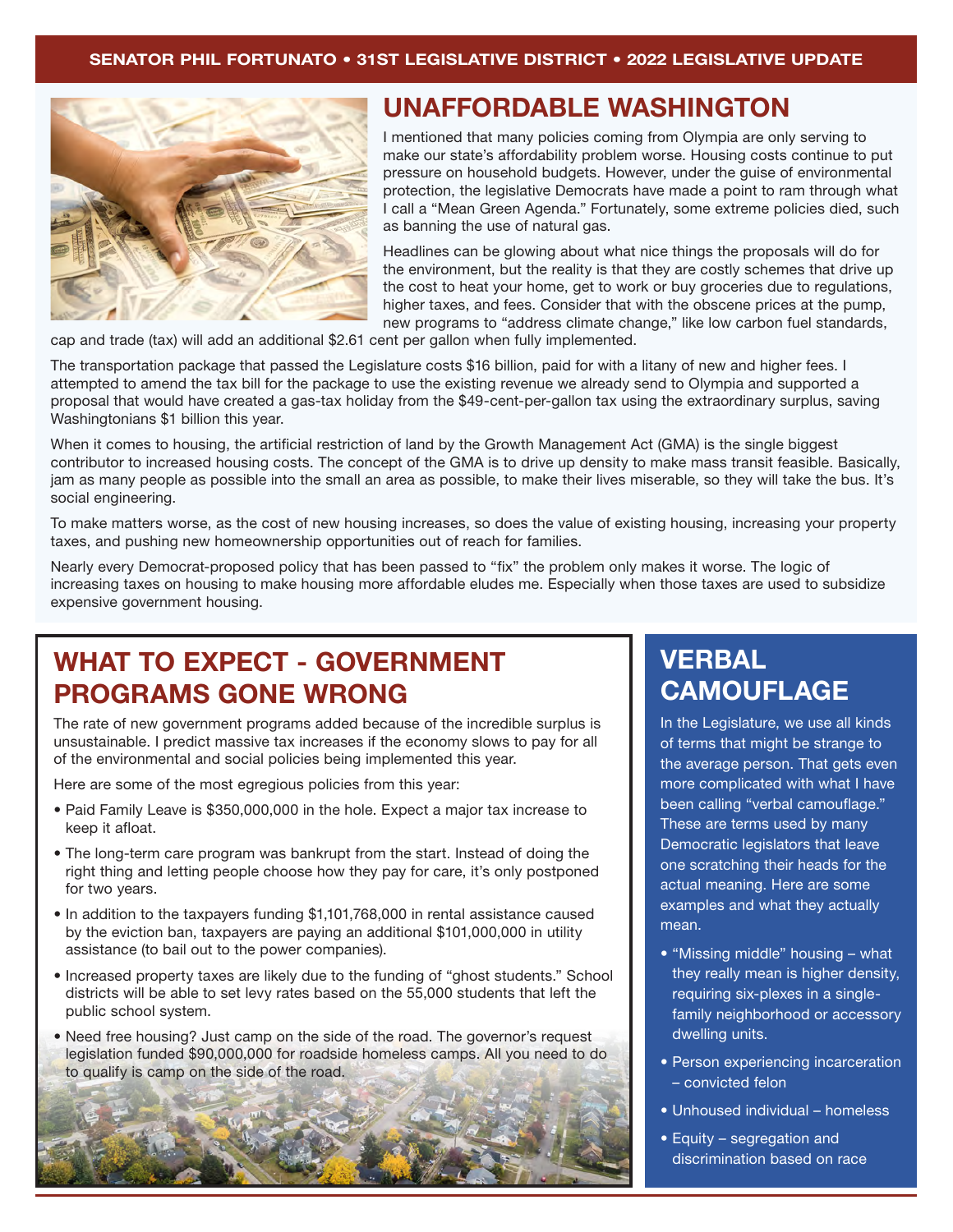

## GOVERNOR'S EMERGENCY POWERS

It has been a long fight to try to get the governor to give up his emergency powers. Throughout 2020, I pushed for a first-ever legislative special session to address this issue. Under the state constitution, senators and representatives can call themselves back to Olympia with a two-thirds vote. Since the governor insisted on sidelining us, I thought it was necessary to do a special session. I proposed that we address urgent topics concerning the vaccine mandates, masks in schools, emergency powers and public safety issues. The Senate Democrats' majority leader, however, declined to start the process since his party controls the rules.

Returning power to the people remains elusive since the majority ceded legislative authority to the governor on the first day of the 2021 legislative session.

This year, new procedures were put in place for senators to participate in the legislative process. I objected to them since they placed additional qualifications on office holders that aren't in the constitution. I was escorted out of the Capitol Building on the first day of the 2022 session because I declined to participate in the protocols.

Unsurprisingly, many news outlets missed the point of my objection. The COVID testing release form required me to follow health care directives of the Senate, including hospitalization and treatment if I tested positive. Would you be OK with your employer controlling your medical treatment?

People have a right to make their own medical decisions, and I was certainly not going to follow a politicized protocol when my duties are outlined in the state constitution. If I am not willing to stand up for what I believe in, how can I represent my

constituents who may lost their jobs? I sponsored Senate Bill 5144 to ban discrimination and firings based on vaccine status and repeatedly fought for a first ever legislative special session to deal with the mandates and the governor's abuse of emergency powers.

After threatening to do same thing again on the next day, they caved, and the policy was quickly changed. It's a very small win, but a win, nonetheless.

'Emergencies' have always been the pretext on which the safeguards of individual liberty have been eroded.

- Friedrich August von Hayek

Our governor likes to tout that he's won the COVID Super Bowl, going so far as to say that he was the only one who can save lives using his undemocratic hold on

emergency powers. What we are learning now is that these lockdowns were almost entirely unproductive when it came to stopping COVID. They did, however, have lasting, negative consequences for our society. In an unhinged news conference just recently, the governor lambasted Republican legislators for daring to ask that he do what other Democratic governors around the country are doing and return power to the people.

What isn't discussed is the dramatic increase in excess deaths in Washington that were attributable to the isolation, suicide, and drug overdoses. Looking at 2021, the number of non-COVID "deaths of despair" exceeded COVID deaths!